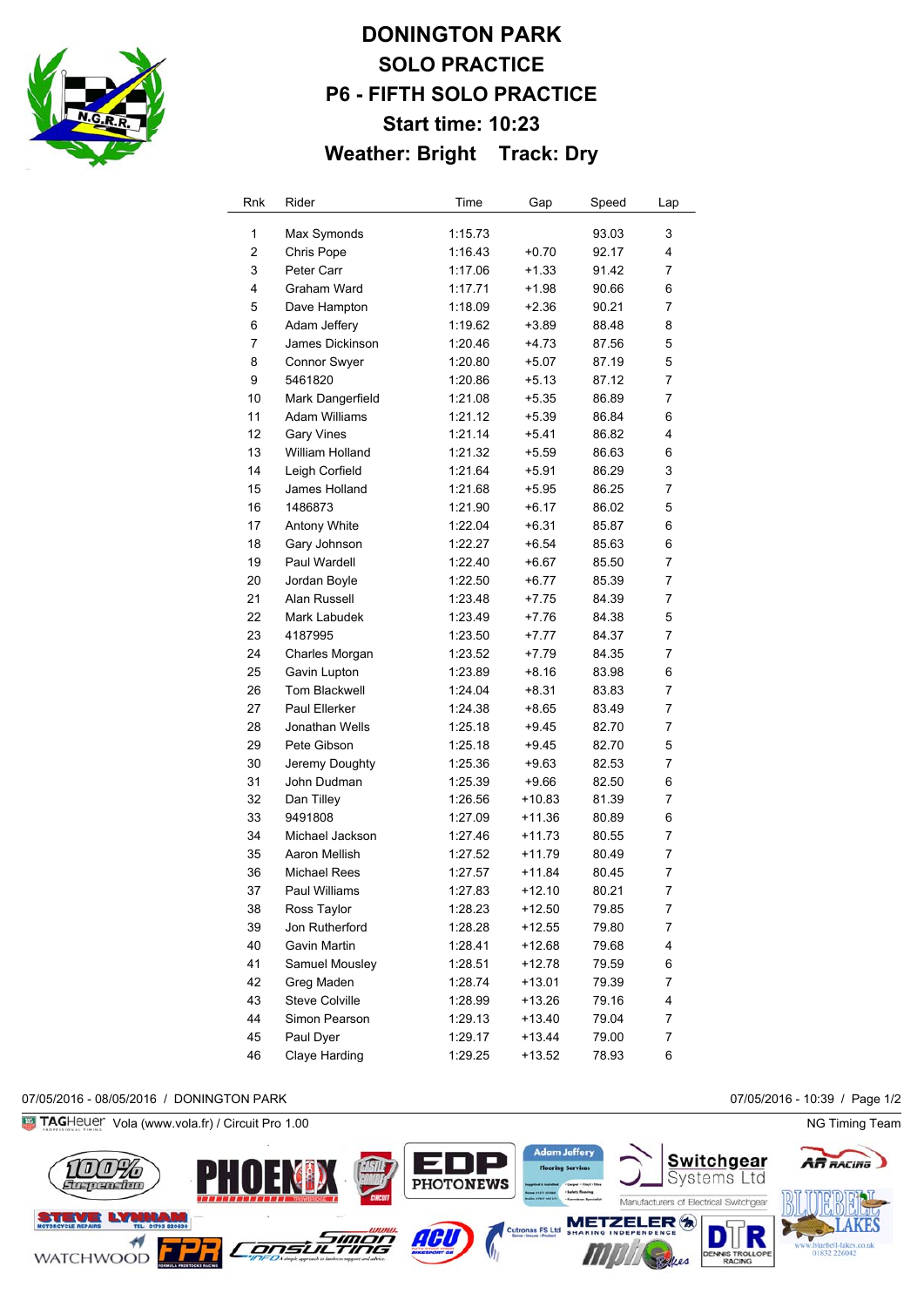| Rnk | Rider          | Time    | Gap      | Speed | Lap |
|-----|----------------|---------|----------|-------|-----|
|     |                |         |          |       |     |
| 47  | James Millard  | 1:29.52 | $+13.79$ | 78.69 | 7   |
| 48  | Duncan Baillie | 1:29.75 | $+14.02$ | 78.49 | 6   |
| 49  | 1497300        | 1:32.10 | $+16.37$ | 76.49 | 6   |
| 50  | Andy Taylor    | 1:33.24 | $+17.51$ | 75.55 | 4   |
| 51  | Giles Hepworth | 1:33.31 | $+17.58$ | 75.50 | 6   |
| 52  | Peter Marshall | 1:35.76 | $+20.03$ | 73.57 | 6   |
| 53  | Steven Gormley | 1:35.93 | $+20.20$ | 73.44 | 3   |
| 54  | Josh Singh     | 1:36.84 | $+2111$  | 7275  | 5   |
| 55  | Tom Harrison   | 1:38.91 | $+23.18$ | 71 22 | 2   |

**IF YOU ARE ONLY IDENTIFIED BY YOUR TRANSPONDER NUMBER - PLEASE SEE DENISE IN THE RACE OFFICE**

**NO TRANSPONDER SIGNAL NUMBERS: 666(400) 114 (650 or 600)**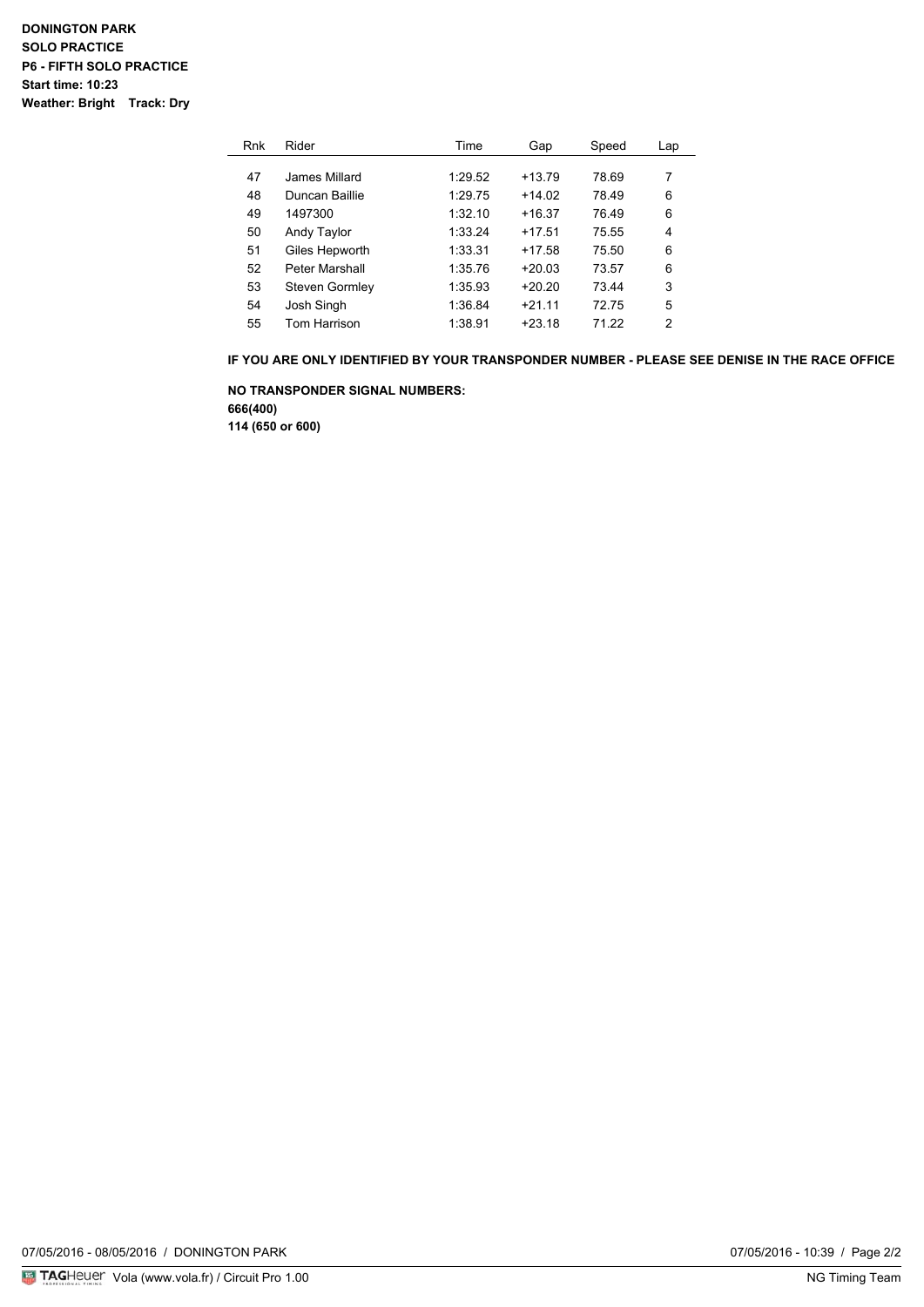

**START** 

 **1:27.46 1:26.75 1:22.43 1:21.90**

| <b>DONINGTON PARK</b>           |
|---------------------------------|
| <b>SOLO PRACTICE</b>            |
| <b>P6 - FIFTH SOLO PRACTICE</b> |
| LISTED IN ALPHABETICAL ORDER    |

 Aaron Mellish **START** 

> **1:32.64 1:30.45 1:27.52** 1:28.51 1:28.59 1:27.89

 Adam Jeffery **START** 

> **1:22.49 1:20.58** 1:21.23 **1:19.88 1:19.62** 1:20.12 1:21.08

 Adam Williams START

> **1:23.54 1:23.13** 1:23.53 **1:22.64 1:21.12**

 Alan Russell START

| Lap            | Time    | Lap | Time    |
|----------------|---------|-----|---------|
| 1              |         | 2   | 1:24.70 |
|                |         |     |         |
| $\overline{2}$ | 1:30.26 | 3   | 1:26.14 |
| 3              | 1:31.89 | 4   | 1:24.54 |
| 4              | 1:27.09 | 5   | 1:24.65 |
| 5              | 1:28.09 | 6   | 1:23.48 |
| 6              | 1:29.29 |     | 1:26.07 |

| <b>Antony White</b> |         |  |  |  |
|---------------------|---------|--|--|--|
| <b>START</b>        |         |  |  |  |
| 1                   |         |  |  |  |
| 2                   | 1:27.15 |  |  |  |
| 3                   | 1:24.66 |  |  |  |
| 4                   | 1:23.50 |  |  |  |
| 5                   | 1:23.00 |  |  |  |
| 6                   | 1:22.04 |  |  |  |

 **1:35.61 1:33.24** 1:34.18

| <b>Charles Morgan</b> |         |  |  |  |
|-----------------------|---------|--|--|--|
| <b>START</b>          |         |  |  |  |
| 1                     |         |  |  |  |
| 2                     | 1:28.76 |  |  |  |
| 3                     | 1:27.03 |  |  |  |
| 4                     | 1:25.90 |  |  |  |
| 5                     | 1:26.38 |  |  |  |
| 6                     | 1:24.60 |  |  |  |
| 7                     | 1:23.52 |  |  |  |
|                       |         |  |  |  |

| <b>Chris Pope</b> |         |  |  |  |
|-------------------|---------|--|--|--|
| <b>START</b>      |         |  |  |  |
|                   |         |  |  |  |
| 2                 | 1:18.31 |  |  |  |
| 3                 | 1:16.43 |  |  |  |
|                   | 1:17.47 |  |  |  |

| 1497300      |         |  |  |  |
|--------------|---------|--|--|--|
| <b>START</b> |         |  |  |  |
| 1            |         |  |  |  |
| 2            | 1:42.47 |  |  |  |
| 3            | 1:36.59 |  |  |  |
| 4            | 1:34.15 |  |  |  |
| 5            | 1:32.10 |  |  |  |

1:38.99

| 4187995      |           |  |  |  |
|--------------|-----------|--|--|--|
| <b>START</b> |           |  |  |  |
| 1            |           |  |  |  |
| 2            | 1:28.22   |  |  |  |
| 3            | 1:26.85   |  |  |  |
| 4            | 1:26.63   |  |  |  |
| 5            | 1:23.50   |  |  |  |
| 6            | $1:24$ 17 |  |  |  |
| 7            | $1:24$ 11 |  |  |  |

| 940 I 820    |         |  |  |
|--------------|---------|--|--|
| <b>START</b> |         |  |  |
| 1            |         |  |  |
| 2            | 1:26.35 |  |  |
| 3            | 1:24.36 |  |  |
| 4            | 1:23.82 |  |  |
| 5            | 1:24.81 |  |  |
| 6            | 1:20.86 |  |  |
| 7            | 1:22.37 |  |  |
|              |         |  |  |

| 9491808 |  |  |
|---------|--|--|
|         |  |  |
|         |  |  |
|         |  |  |

| 808          |  |  |
|--------------|--|--|
| <b>START</b> |  |  |

## 07/05/2016 - 08/05/2016 / DONINGTON PARK 07/05/2016 - 10:39 / Page 1/4

**Fig. TAG**Heuer Vola (www.vola.fr) / Circuit Pro 1.00 NG Timing Team

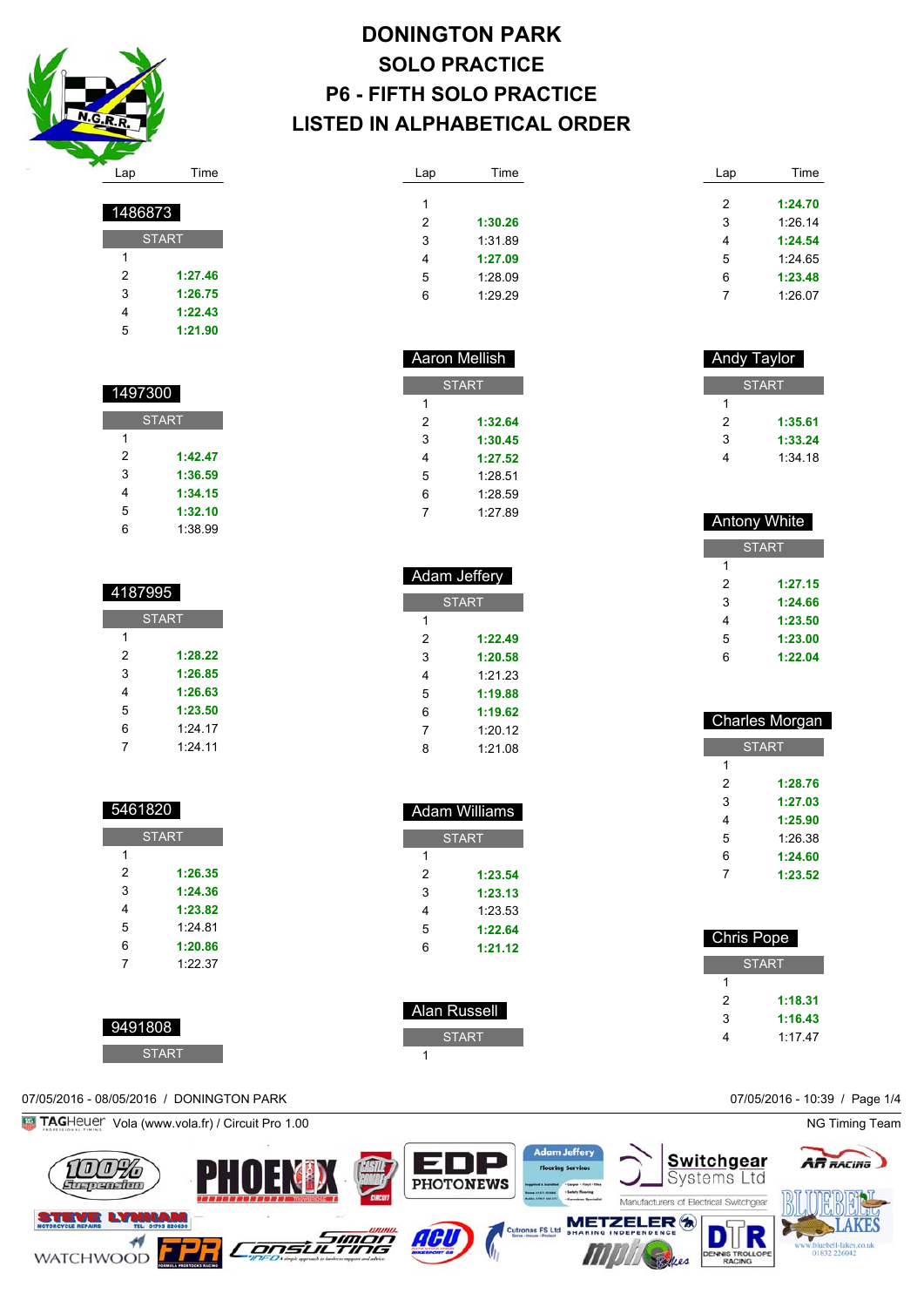### **DONINGTON PARK SOLO PRACTICE P6 - FIFTH SOLO PRACTICE LISTED IN ALPHABETICAL ORDER**

| Time                 |  |  |
|----------------------|--|--|
|                      |  |  |
| <b>Claye Harding</b> |  |  |
| <b>START</b>         |  |  |
|                      |  |  |
| 1:30.88              |  |  |
| 1:32.88              |  |  |
| 1:33.81              |  |  |
| 1:29.25              |  |  |
| 1:30.19              |  |  |
|                      |  |  |

| <b>Connor Swyer</b> |         |  |
|---------------------|---------|--|
| <b>START</b>        |         |  |
| 1                   |         |  |
| 2                   | 1:24.24 |  |
| 3                   | 1:20.80 |  |
| 4                   | 1:22.83 |  |
| 5                   | 1.22.69 |  |

| Dan Tilley   |         |  |
|--------------|---------|--|
| <b>START</b> |         |  |
| 1            |         |  |
| 2            | 1:31.51 |  |
| 3            | 1:28.16 |  |
| 4            | 1:29.15 |  |
| 5            | 1:26.56 |  |
| 6            | 1:27.48 |  |
| 7            | 1:28.04 |  |

| Dave Hampton |  |
|--------------|--|

| <b>START</b> |         |  |
|--------------|---------|--|
| 1            |         |  |
| 2            | 1:23.16 |  |
| 3            | 1:19.47 |  |
| 4            | 1:21.15 |  |
| 5            | 1:21.48 |  |
| 6            | 1:20.87 |  |
|              | 1:18.09 |  |

| Duncan Baillie |         |  |
|----------------|---------|--|
| <b>START</b>   |         |  |
| 1              |         |  |
| 2              | 1:39.27 |  |
| 3              | 1:33.57 |  |
| 4              | 1:32.36 |  |
| 5              | 1:29.75 |  |

| Gary Johnson |  |
|--------------|--|
|              |  |
|              |  |
|              |  |
|              |  |

1:29.86

| Lap | Time    |
|-----|---------|
|     |         |
| 1   |         |
| 2   | 1:25.18 |
| 3   | 1:24.04 |
| 4   | 1.24B   |
| 5   | 1:23.62 |
| 6   | 1:22.27 |
|     |         |

| <b>Gary Vines</b> |         |  |
|-------------------|---------|--|
| <b>START</b>      |         |  |
|                   |         |  |
| 2                 | 1:23.35 |  |
| 3                 | 3:20.11 |  |
|                   | 1:21.14 |  |

ı

| Gavin Lupton |         |  |
|--------------|---------|--|
| <b>START</b> |         |  |
| 1            |         |  |
| 2            | 1:29.18 |  |
| 3            | 1:25.94 |  |
| 4            | 1:23.89 |  |
| 5            | 1.24 16 |  |
| 6            | 1.2496  |  |
|              |         |  |

| Gavin Martin |         |  |
|--------------|---------|--|
| <b>START</b> |         |  |
| 1            |         |  |
| 2            | 1:29.38 |  |
| 3            | 1:30.86 |  |
|              | 1:28.41 |  |

| <b>Giles Hepworth</b> |         |
|-----------------------|---------|
| START                 |         |
| 1                     |         |
| 2                     | 1:39.23 |
| 3                     | 1:36.49 |
| 4                     | 1:35.63 |
| 5                     | 1:33.31 |
| հ                     | 1:33.66 |

| Graham Ward  |         |
|--------------|---------|
| <b>START</b> |         |
| 1            |         |
| 2            | 1:20.09 |
| 3            | 1:19.26 |
| 4            | 1:18.30 |
| 5            | 1.19.82 |
| հ            | 1:17.71 |
|              |         |

| Lap        | Time         |
|------------|--------------|
|            |              |
| Greg Maden |              |
|            | <b>START</b> |
| 1          |              |
| 2          | 1:31.69      |
| 3          | 1:31.71      |
| 4          | 1:30.09      |
| 5          | 1:29.58      |
| 6          | 1.2985       |
| 7          | 1:28.74      |

| James Dickinson |         |
|-----------------|---------|
| <b>START</b>    |         |
| 1               |         |
| 2               | 1:28.56 |
| 3               | 1:22.86 |
| 4               | 1:20.65 |
| 5               | 1:20.46 |

| James Holland |  |
|---------------|--|
| <b>START</b>  |  |
|               |  |
| 1:27.55       |  |
| 1:25.23       |  |
| 1:23.12       |  |
| 1:23.71       |  |
| 1:22.66       |  |
| 1:21.68       |  |
|               |  |

| James Millard |         |  |
|---------------|---------|--|
| <b>START</b>  |         |  |
| 1             |         |  |
| 2             | 1:33.98 |  |
| 3             | 1:35.13 |  |
| 4             | 1:32.35 |  |
| 5             | 1:32.39 |  |
| 6             | 1:30.42 |  |
| 7             | 1:29.52 |  |

|   | Jeremy Doughty |
|---|----------------|
|   | <b>START</b>   |
| 1 |                |
| 2 | 1:29.39        |
| 3 | 1:28.44        |
| 4 | 1:26.50        |
| 5 | 1:26.79        |
| 6 | 1:25.83        |
| 7 | 1:25.36        |
|   |                |

07/05/2016 - 08/05/2016 / DONINGTON PARK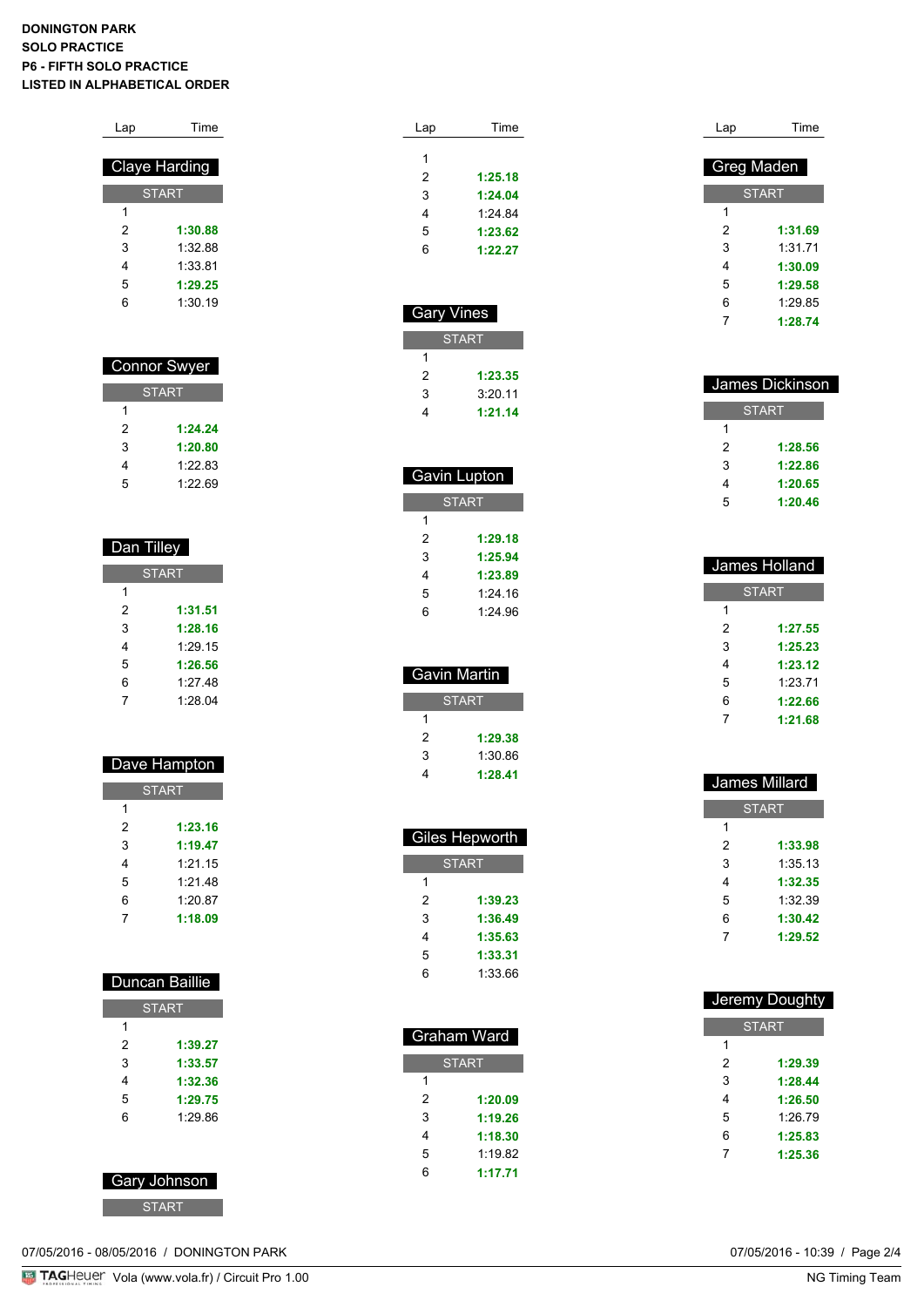### **DONINGTON PARK SOLO PRACTICE P6 - FIFTH SOLO PRACTICE LISTED IN ALPHABETICAL ORDER**

| Lap | <b>Time</b>  |
|-----|--------------|
|     | John Dudman  |
|     | <b>START</b> |
| 1   |              |
| 2   | 1:28.70      |
| 3   | 1:25.80      |
| 4   | 1:26.04      |
| 5   | 1:25.39      |
| 6   | 1.2789       |
|     |              |
|     |              |

| Jon Rutherford |         |
|----------------|---------|
| <b>START</b>   |         |
| 1              |         |
| 2              | 1:35.89 |
| 3              | 1:29.22 |
| 4              | 1:28.84 |
| 5              | 1:28.65 |
| 6              | 1:28.28 |
|                | 1:30 45 |

| Jonathan Wells |         |  |
|----------------|---------|--|
| <b>START</b>   |         |  |
| 1              |         |  |
| 2              | 1:29.37 |  |
| 3              | 1:29.11 |  |
| 4              | 1:25.18 |  |
| 5              | 1:25.69 |  |
| 6              | 1:25.95 |  |
|                | 1:26.87 |  |

| Jordan Boyle |         |
|--------------|---------|
| <b>START</b> |         |
| 1            |         |
| 2            | 1:26.70 |
| 3            | 1:25.91 |
| 4            | 1:23.11 |
| 5            | 1:22.73 |
| 6            | 1:22.50 |
| 7            | 1:23.91 |
|              |         |

| Josh Singh   |         |  |
|--------------|---------|--|
| <b>START</b> |         |  |
| 1            |         |  |
| 2            | 1:38.78 |  |
| 3            | 1:39.25 |  |
| 4            | 1:36.84 |  |
| 5            | 1.39.92 |  |

Leigh Corfield

START

07/05/2016 - 08/05/2016 / DONINGTON PARK

| Lap | Time    |  |
|-----|---------|--|
|     |         |  |
| 1   |         |  |
| 2   | 1:21.64 |  |
| 3   | 1:22.28 |  |
|     |         |  |
|     |         |  |
|     |         |  |

| <b>Mark Dangerfield</b> |         |  |
|-------------------------|---------|--|
| <b>START</b>            |         |  |
| 1                       |         |  |
| 2                       | 1:26.37 |  |
| 3                       | 1:24.30 |  |
| 4                       | 1:22.10 |  |
| 5                       | 1.2412  |  |
| 6                       | 1.2219  |  |
| 7                       | 1:21.08 |  |

| Mark Labudek |         |  |
|--------------|---------|--|
| <b>START</b> |         |  |
| 1            |         |  |
| 2            | 1:25.47 |  |
| 3            | 1:23.49 |  |
| 4            | 1:23.96 |  |
| 5            | 1:23.95 |  |
|              |         |  |

| Max Symonds  |         |  |
|--------------|---------|--|
| <b>START</b> |         |  |
|              |         |  |
| 2            | 1:17.00 |  |
| 3            | 1:15.73 |  |

| Michael Jackson |         |  |
|-----------------|---------|--|
| <b>START</b>    |         |  |
| 1               |         |  |
| 2               | 1:30.46 |  |
| 3               | 1:31.93 |  |
| 4               | 1:28.39 |  |
| 5               | 1:27.53 |  |
| 6               | 1:27.46 |  |
| 7               | 1.28.16 |  |
|                 |         |  |

| Lap       | Time         |
|-----------|--------------|
| Paul Dyer |              |
|           |              |
|           | <b>START</b> |
| 1         |              |
| 2         | 1:29.73      |
| 3         | 1:31.35      |
| 4         | 1:29.60      |
| 5         | 1:29.17      |
| 6         | 1:30.46      |
| 7         | 1:29.61      |

| <b>Paul Ellerker</b> |              |  |  |
|----------------------|--------------|--|--|
|                      | <b>START</b> |  |  |
| 1                    |              |  |  |
| 2                    | 1:31.28      |  |  |
| 3                    | 1:28.49      |  |  |
| 4                    | 1:25.76      |  |  |
| 5                    | 1:25.97      |  |  |
| 6                    | 1:24.57      |  |  |
| 7                    | 1:24.38      |  |  |

| <b>Paul Wardell</b> |         |  |
|---------------------|---------|--|
| <b>START</b>        |         |  |
| 1                   |         |  |
| 2                   | 1:25.78 |  |
| 3                   | 1:25.24 |  |
| 4                   | 1.254   |  |
| 5                   | 1.25.25 |  |
| 6                   | 1:23.17 |  |
|                     | 1:22.40 |  |

|   | <b>Paul Williams</b> |  |
|---|----------------------|--|
|   | <b>START</b>         |  |
| 1 |                      |  |
| 2 | 1:44.03              |  |
| 3 | 1:31.17              |  |
| 4 | 1:31.81              |  |
| 5 | 1:29.99              |  |
| 6 | 1:27.83              |  |
| 7 | 1:28.50              |  |

|   | Michael Rees |   |              |
|---|--------------|---|--------------|
|   | <b>START</b> |   | Pete Gibson  |
| 1 |              |   | <b>START</b> |
| 2 | 1:35.87      | 1 |              |
| 3 | 1:30.82      | 2 | 1:25.26      |
| 4 | 1:29.14      | 3 | 1:25.18      |
| 5 | 1:27.57      | 4 | 1:26.76      |
| 6 | 1:33.40      | 5 | 1:27.40      |
| 7 | 1:30.28      |   |              |